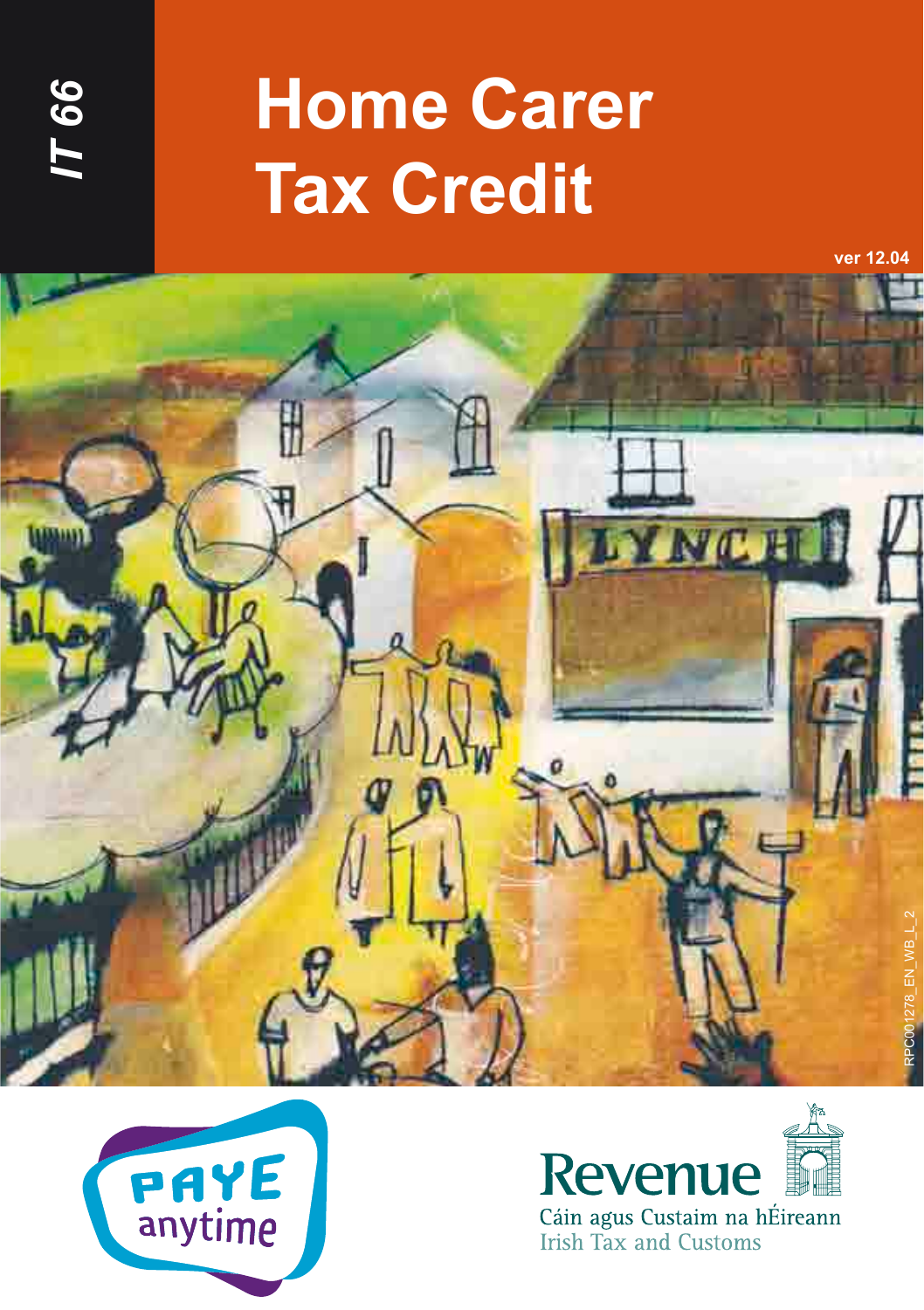# **Introduction**

The home carer tax credit may be claimed by a couple in a marriage or civil partnership where one spouse or civil partner (the "Home Carer") cares for one or more dependent persons. If the home carer has some income in their own right, the tax credit may still be claimed. Only one tax credit is due irrespective of the number of persons being cared for.

This leaflet outlines the conditions which must be met to claim the tax credit and also contains a claim form to enable you make your claim.

# **What are the conditions?**

The conditions, which must be met, are as follows:

- $\bullet$  The couple in a marriage or civil partnership must be jointly assessed to tax - it does not apply where couples are taxed as single persons.
- $\bullet$  The home carer must care for one or more dependent persons. A dependent person is:
	- (a) a child for whom Social Welfare Child Benefit is payable this includes all children under 16 and children in full-time education under 18, or
	- (b) a person aged 65 years or over, or
	- (c) a person who is permanently incapacitated by reason of mental or physical infirmity.

# **A dependent person does not include a spouse or civil partner.**

- $\bullet$  The dependent person(s) must normally reside with the couple for the tax year. For rules regarding relatives, see further on.
- $\bullet$  The Home Carer's income must not exceed  $\epsilon$ 5,080 in the tax year. Where the income is between €5,080 and €6,700 (€6,620 for the year 2007 and  $€6,880$  for the years 2008 to 2010 incl.) some measure of relief will still be given.

# **Does a relative have to reside with the Home Carer?**

No. Dependent persons who are relatives (including relatives of a spouse or civil partner) can be cared for outside the home, if they reside:

 $\bullet$  next door in a neighbouring residence, or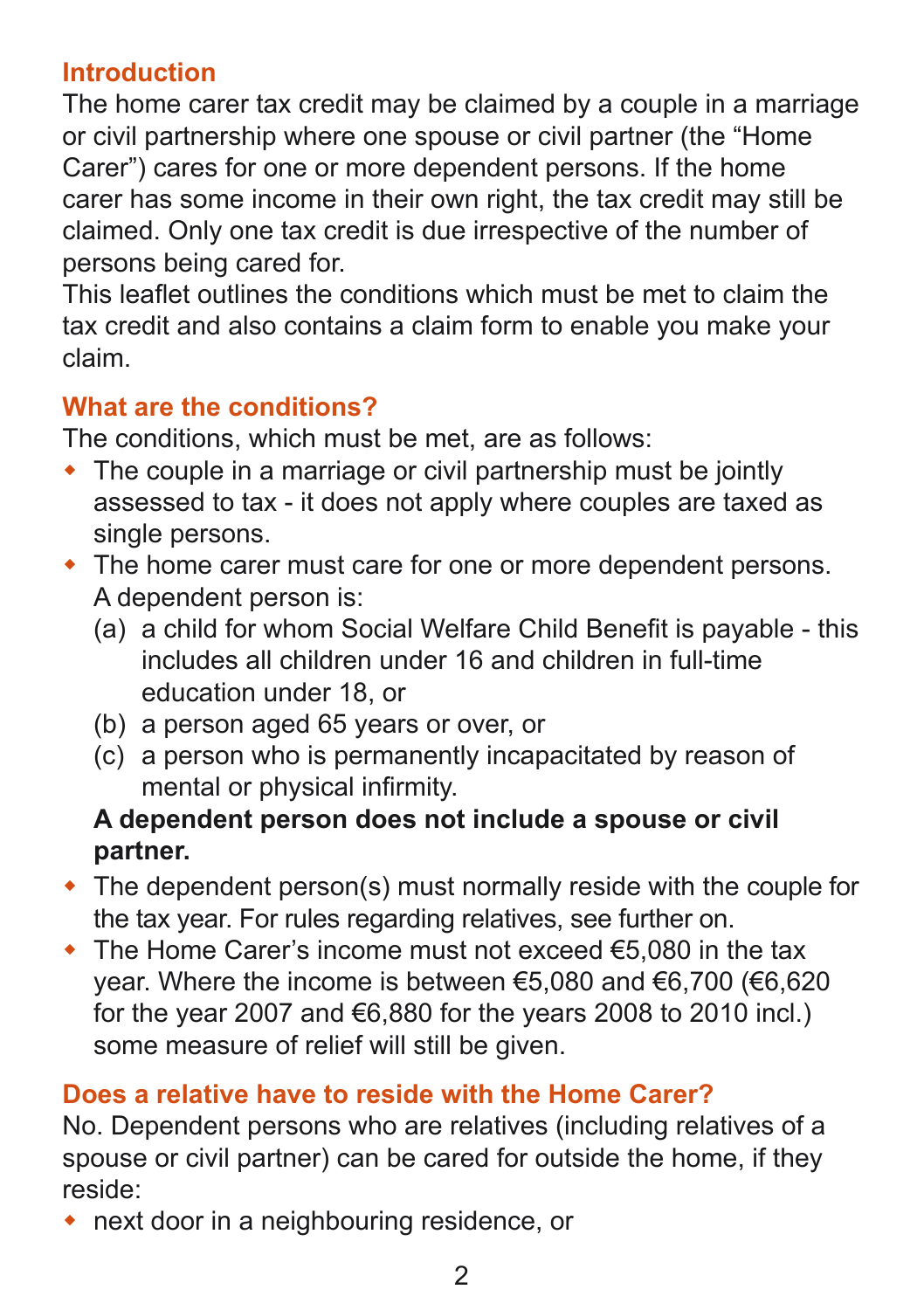- $\bullet$  on the same property, or
- $\bullet$  within 2 kilometres of the claimant.

There must, however, be a direct communication link (e.g. telephone, alarm system) between the two residences. A relative includes a relative by marriage or civil partnership or a person for whom you act as a legal guardian.

#### **How does the income of the Home Carer affect the tax credit?**

If the home carer earns income of up to €5,080 in their own right for the tax year, the full tax credit may be claimed. For the purposes of this tax credit, income means any taxable income such as income from a part-time job, dividends, etc., but does not include the Carer's Allowance payable by the Department of Social Protection.

**Note**: Even though Carer's Allowance is not taken into account in assessing your eligibility for home carer tax credit, it is a taxable source of income and you should notify your Revenue office of the amount you are receiving.

However, if the income exceeds €5,080 the tax credit is reduced by one half of the income of the home carer that exceeds this limit.

| Income of         | <b>Tax Credit</b> | <b>Restriction of Tax Credit</b>         |  |
|-------------------|-------------------|------------------------------------------|--|
| <b>Home Carer</b> | <b>Due</b>        |                                          |  |
| €5,080            | €810              |                                          |  |
| €5,250            | €725              | $€5,250 - €5,080 =$<br>€170 ÷ 2 =<br>€85 |  |
| €5,500            | €600              | $€5,500 - €5,080 =$<br>€420 ÷ 2 = €210   |  |
| €5,750            | €475              | €5,750 - €5,080 = €670 ÷ 2 = €335        |  |
| €6,000            | €350              | €6,000 - €5,080 = €920 ÷ 2 = €460        |  |
| €6,250            | €225              | €6,250 - €5,080 = €1,170 ÷ 2 = €585      |  |
| €6,500            | €100              | €6,500 - €5,080 = €1,420 ÷ 2 = €710      |  |
| €6,600            | €50               | €6,600 - €5,080 = €1,520 ÷ 2 = €760      |  |
| €6,700            | €0                | €6,700 - €5,080 = €1,620 ÷ 2 = €810      |  |

#### **For example:**

If the income is €6,700 for the year 2011 (€6,620 for 2007 and €6,880 for the years 2008 to 2010 incl.) or more then the home carer tax credit is not due.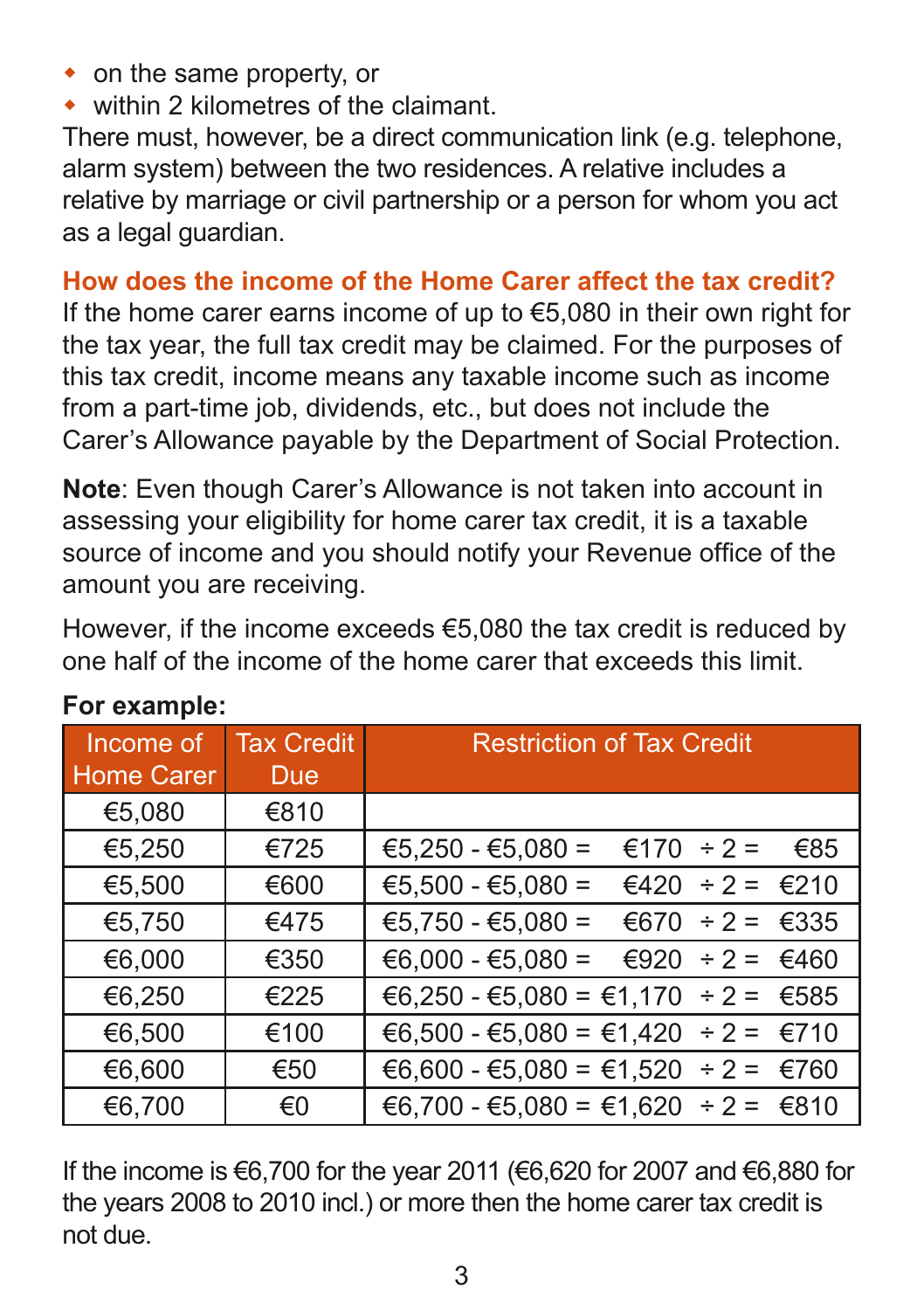# **What happens if the tax credit is granted and in the next year the Home Carer's income exceeds the limit?**

If the home carer's income exceeds €6,700 in the next year, the tax credit will still be due for the year, provided that:

- $\bullet$  the other conditions for the tax credit are met, and
- $\bullet$  the tax credit was granted for the immediately preceding tax year.

The amount of the tax credit is restricted to the amount granted for the immediately preceding tax year. However, if the couple claim the increased standard rate band for dual income couples, the home carer tax credit will not be due.

**Example** A couple in a marriage or civil partnership are granted the home carer tax credit for 2010. In 2011 the home carer takes up employment and earns €7,000. The tax credit will still be due for 2011, provided that the increased standard rate band for dual income couples is not claimed and the other conditions for the tax credit are met.

#### **Can couples in a marriage or civil partnership claim both the Home Carer Tax Credit and the increased Standard Rate Band for dual income couples?**

No. But they can claim whichever of the two is more beneficial. In practice, Revenue will grant the more beneficial treatment.

**Note**: For 2011, the standard rate band for dual income couples in a marriage or civil partnership is €41,800 subject to an increase of up to €23,800. The increase is limited to the lower of €23,800 or the amount of the income of the spouse or civil partner with the smaller income. This increase is not transferrable between spouses or civil partners.

**Example 1** Home carer has no income. Therefore home carer tax credit of €810 is due.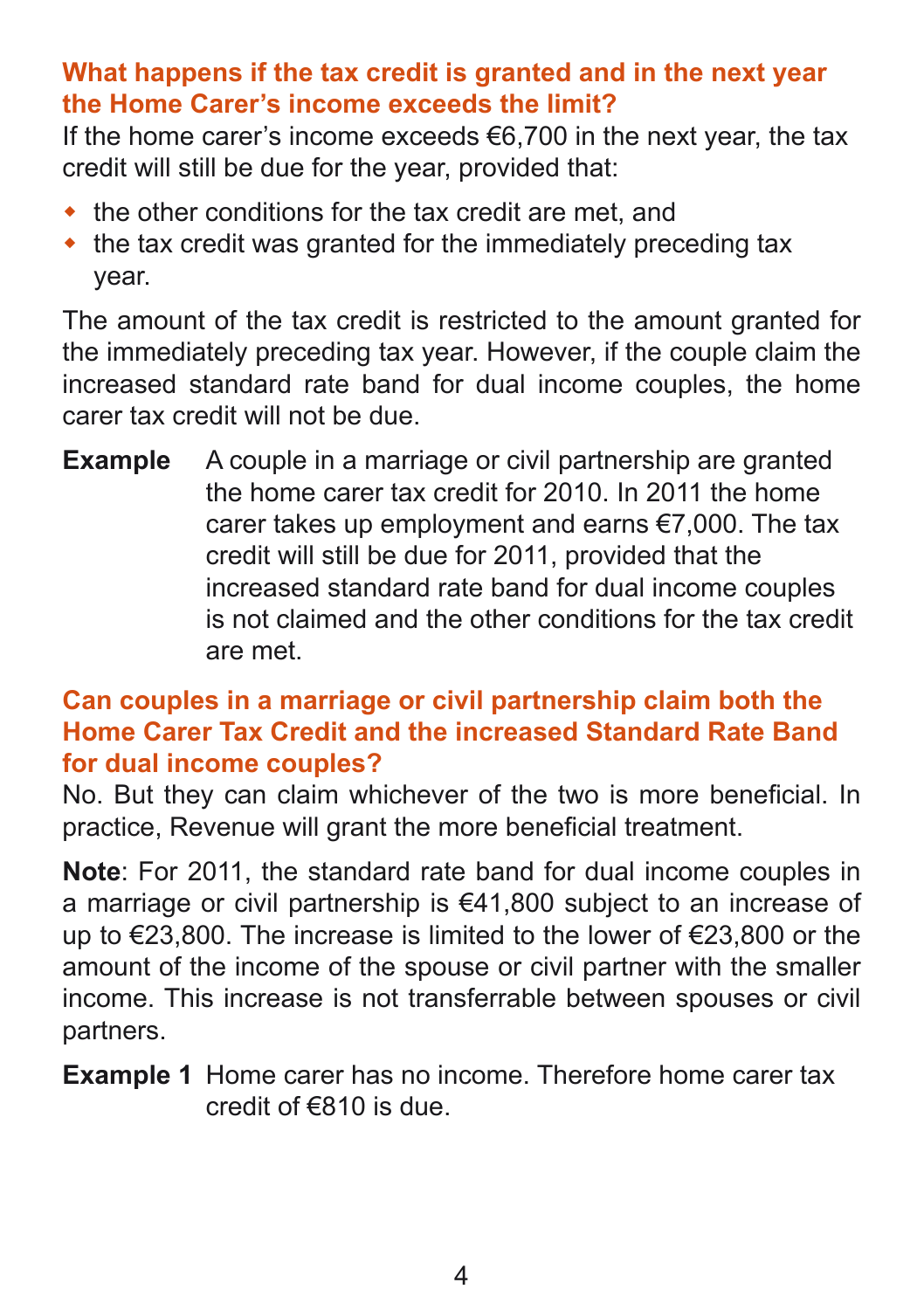#### **Example 2** Home carer has a social welfare pension of €5,500. Therefore home carer tax credit of €600 is due

i.e. €5.500 - €5.080 = €420 ÷ 2 = €210 restriction  $€810$  less  $€210 = €600$  home carer tax credit

 Spouse or civil partner has income of €30,000. The increased standard rate band is not relevant as the combined incomes are below €41,800.

**Example 3** Home carer has rental income of €5,000. Spouse or civil partner has income of €37,000. Calculate whether the home carer tax credit or the increased standard rate band is more beneficial.

|  |  |  | <b>Home Carers Tax Credit computation</b> |
|--|--|--|-------------------------------------------|
|--|--|--|-------------------------------------------|

 Home carer's income is less than €5,080 so the full tax credit of €810 is due. The tax position is:

|                                                 | €41,800 x 20%                                |  | €8,360 |  |
|-------------------------------------------------|----------------------------------------------|--|--------|--|
|                                                 | €200 x 41%                                   |  | €82    |  |
|                                                 | <b>Total</b>                                 |  | €8,442 |  |
|                                                 | <b>Less Home carer's tax credit</b>          |  | €810   |  |
|                                                 | Tax (before relief for personal tax credits) |  | €7,632 |  |
| <b>Increased Standard Rate Band computation</b> |                                              |  |        |  |
|                                                 | The tax position is:                         |  |        |  |
|                                                 | €42,000 x 20%                                |  |        |  |

Tax (before relief for personal tax credits)  $68,400$ 

The Home Carer tax credit is more beneficial in this example.

**Example 4** Home carer has a salary of €8,000. Spouse or civil partner has income of €38,000. The home carer tax credit is not due as the home carer's income exceeds the limit of €6,700.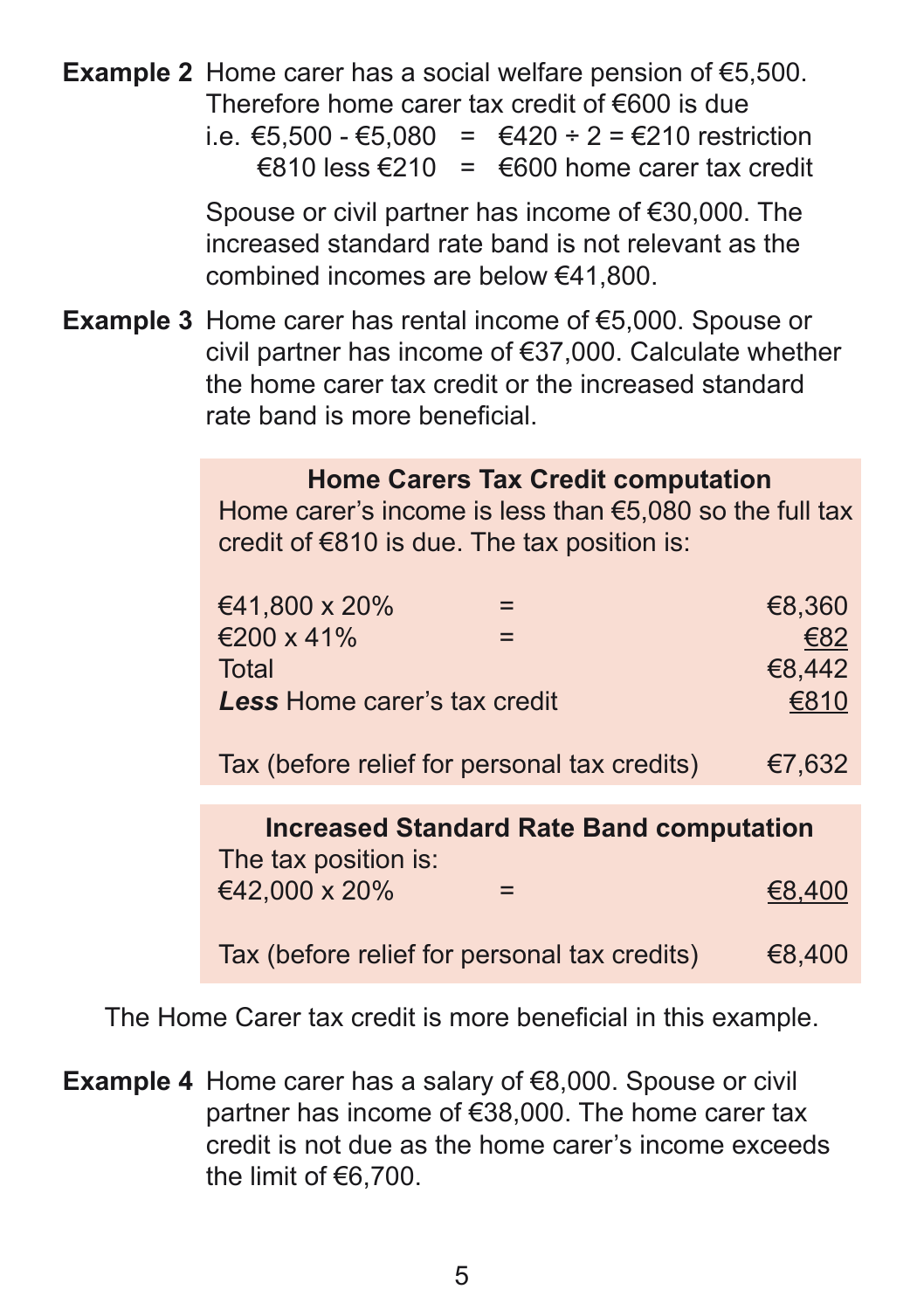**Example 5** Home carer has investment income of €6,000. Spouse or civil partner has income of €41,700. Calculate whether the home carer tax credit or the increased standard rate band is more beneficial.

 **Home Carer Tax Credit computation** Home carer has investment income of €6,000. Therefore home carer tax credit of €350 is due, i.e.  $€6,000 - €5,080 = €920 ÷ 2 = restriction €460$  $\epsilon$ 810 less  $\epsilon$ 460 = tax credit  $\epsilon$ 350  $\epsilon$ 41.800 x 20% =  $\epsilon$ 8.360  $\textcolor{blue}{\epsilon}$ 5,900 x 41% =  $\textcolor{blue}{\epsilon}$  $\blacksquare$ Total  $\blacksquare$   $\blacksquare$   $\blacksquare$   $\blacksquare$   $\blacksquare$   $\blacksquare$   $\blacksquare$   $\blacksquare$   $\blacksquare$   $\blacksquare$   $\blacksquare$   $\blacksquare$   $\blacksquare$   $\blacksquare$   $\blacksquare$   $\blacksquare$   $\blacksquare$   $\blacksquare$   $\blacksquare$   $\blacksquare$   $\blacksquare$   $\blacksquare$   $\blacksquare$   $\blacksquare$   $\blacksquare$   $\blacksquare$   $\blacksquare$   $\blacksquare$   $\blacksquare$   $\blacksquare$ **Less** home carer tax credit **E350**<br>Tax (before relief for personal tax credits) €10.429 Tax (before relief for personal tax credits)

> **Increased Standard Rate Band computation** The tax position is:  $(\text{€41,700} + \text{€6,000}) \times 20\%$  = €9,540

> Tax (before relief for personal tax credits)  $\epsilon$ 9,540

The increased standard rate band is more beneficial in this example.

#### **How do I make a claim?**

The home carer tax credit can be claimed using any of the following methods

**Internet** - You can claim over the Internet using our **PAYE Anytime** service. For further details visit **[www.revenue.ie](http://www.revenue.ie)**

**Text Message** - Text **CREDIT PPS-number PIN CARER** to 51829 (the PIN requested is the number used to access PAYE Anytime). For example, if your PPS number is 1234567A, your PIN is 654321 and you want to claim home carer tax credit simply text to 51829: **CREDIT 1234567A 654321 CARER**

**Telephone** - Contact your Regional PAYE LoCall Service whose number is listed on the next page.